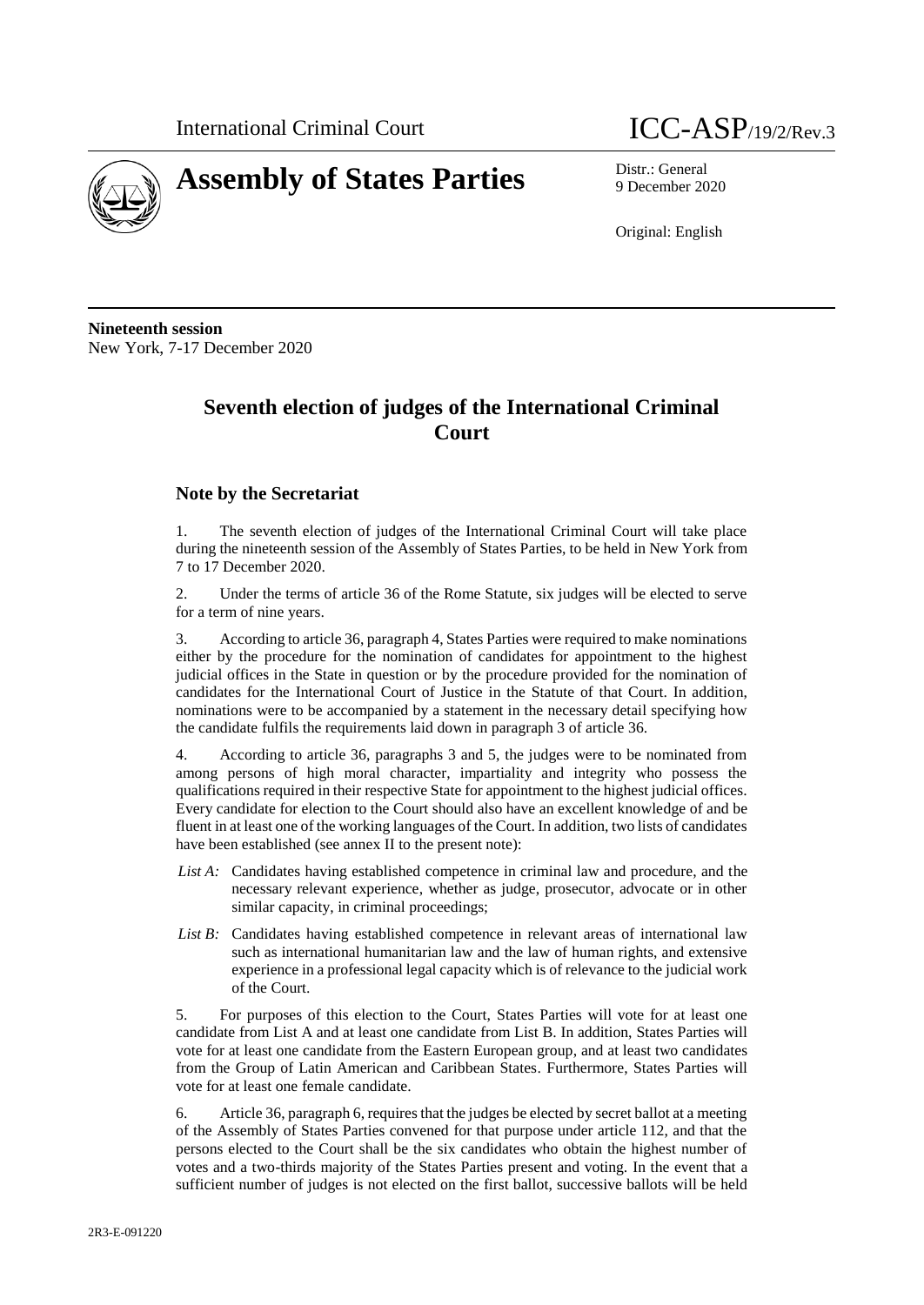until the remaining places have been filled, in accordance with the provisions of resolution ICC-ASP/3/Res.6, relating to the procedure for the nomination and election of judges of the International Criminal Court, and amended by resolutions ICC-ASP/5/Res.5, ICC-ASP/12/Res.8, ICC-ASP/14/Res.4, and ICC-ASP/18/Res.4, respectively.

7. Under the terms of article 36, paragraphs 7 and 8, no two judges may be nationals of the same State, and the States Parties shall, in the selection of judges, take into account the need, within the membership of the Court, for the representation of the principal legal systems of the world; equitable geographical representation; and a fair representation of female and male judges. In addition, States Parties are required to take into account the need to include judges with legal expertise on specific issues, including, but not limited to, violence against women or children.

8. In accordance with paragraphs 3 and 13 of resolution ICC-ASP/3/Res.6, as amended by ICC-ASP/18/Res.4, annex I, and following the 18 December 2019 decision of the Bureau of the Assembly of States Parties, the nomination period was opened on 6 January 2020 and ran until 30 March 2020. On 30 March 2020, the Bureau, being mindful of the challenges which States Parties faced in light of the COVID-19 pandemic, decided to extend the nomination period as an emergency extension for one month, until 30 April 2020.

9. At the end of the extended nomination period, not all minimum nomination requirements had been met. In accordance with paragraph 11 of resolution ICC-ASP/3/Res.6, the President of the Assembly extended the nomination period once, for two weeks, until 14 May 2020. Twenty-two nominations were received by the closing date of 14 May 2020.

10. By a communication, dated 29 July 2020, the Embassy of Bangladesh to the Netherlands announced the withdrawal of the candidature of Mr. A.B.M. Khairul Haque. The Government of Bangladesh had nominated him by a communication dated 14 May 2020. In addition, by a communication, dated 26 August 2020, the Embassy of the Dominican Republic to the Netherlands announced the withdrawal of the candidature of Mr. Ramón Horacio González Pérez. The Government of the Dominican Republic had nominated him by a communication dated 27 March 2020. Further, By a communication, dated 19 November 2020, the Embassy of the Republic of Senegal to the Netherlands announced the withdrawal of the candidature of Ms Aïssé Gassama Tall. The Government of Senegal had nominated her by a communication dated 16 March 2020.

11. As required by paragraph 8 of the same resolution, the Secretariat of the Assembly of States Parties placed the nominations of candidates for judges, together with the accompanying statements referred to in article 36 of the Statute and other supporting documentation on the Internet website of the International Criminal Court<sup>1</sup> as soon as possible after they were received.

In accordance with paragraph 9 of resolution ICC-ASP/3/Res.6, a list in the English alphabetical order of all persons nominated, with accompanying documents, is contained in annex I to the present note (see ICC-ASP/19/2/Add.1/Rev.2). Three additional lists are provided in further annexes containing the names of the candidates organized according to List A or B (annex II), by regional group (annex III) and by gender (annex IV).

13. The procedure to be followed for the election of judges is laid down in paragraphs 15 to 25 of resolution ICC-ASP/3/Res.6.

14. A guide for the seventh election of judges is contained in document ICC-ASP/19/3/Rev.1.

l

<sup>1</sup> https://asp.icc-cpi.int/EN\_Menus/asp/elections/judges/2020/pages/default.aspx https://asp.icc-cpi.int/FR\_Menus/asp/elections/judges/2020/pages/default.aspx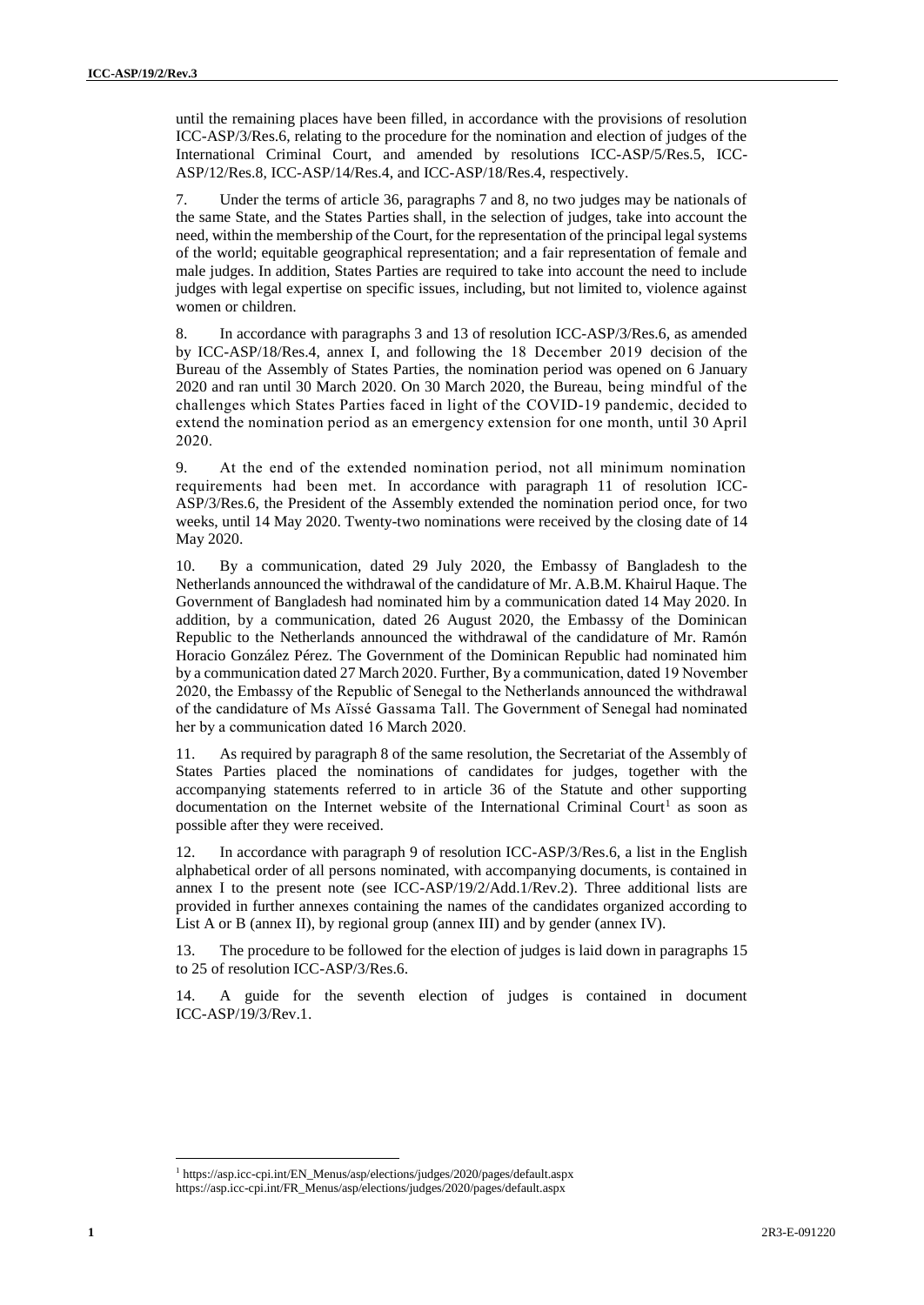## **Annex I**

# **Alphabetical list of candidates (with statements of qualifications)**

*[See ICC-ASP/19/2/Add.1/Rev.1]*

# **Annex II**

# **List of candidates organized according to Lists A and B**

- 1. ALEXIS-WINDSOR, Althea Violet
- 2. BELLO, Ishaq Usman
- 3. CHAGDAA, Khosbayar
- 4. ĆOSIĆ DEDOVIĆ, Jasmina
- 5. KORNER, Joanna
- 6. MASSART, Laurence
- 7. MILANDOU, Prosper
- 8. SAMBA, Miatta Maria
- 9. SIFUENTES, Monica Jacqueline
- 10. SOCK, Raymond
- 11. TSILONIS, Viktor Panagiotis

### **List A List B**

- 1. BARRETO GONZÁLEZ, Andrés Bernardo
- 2. BEN MAHFOUDH, Haykel
- 3. FLORES LIERA, Socorro
- 4. KAM, Gberdao Gustave
- 5. LORDKIPANIDZ, Gocha
- 6. PERALTA DISTEFANO, Ariela
- 7. SALVADOR CRESPO, Íñigo
- 8. UGALDE GODÍNEZ, Sergio Gerardo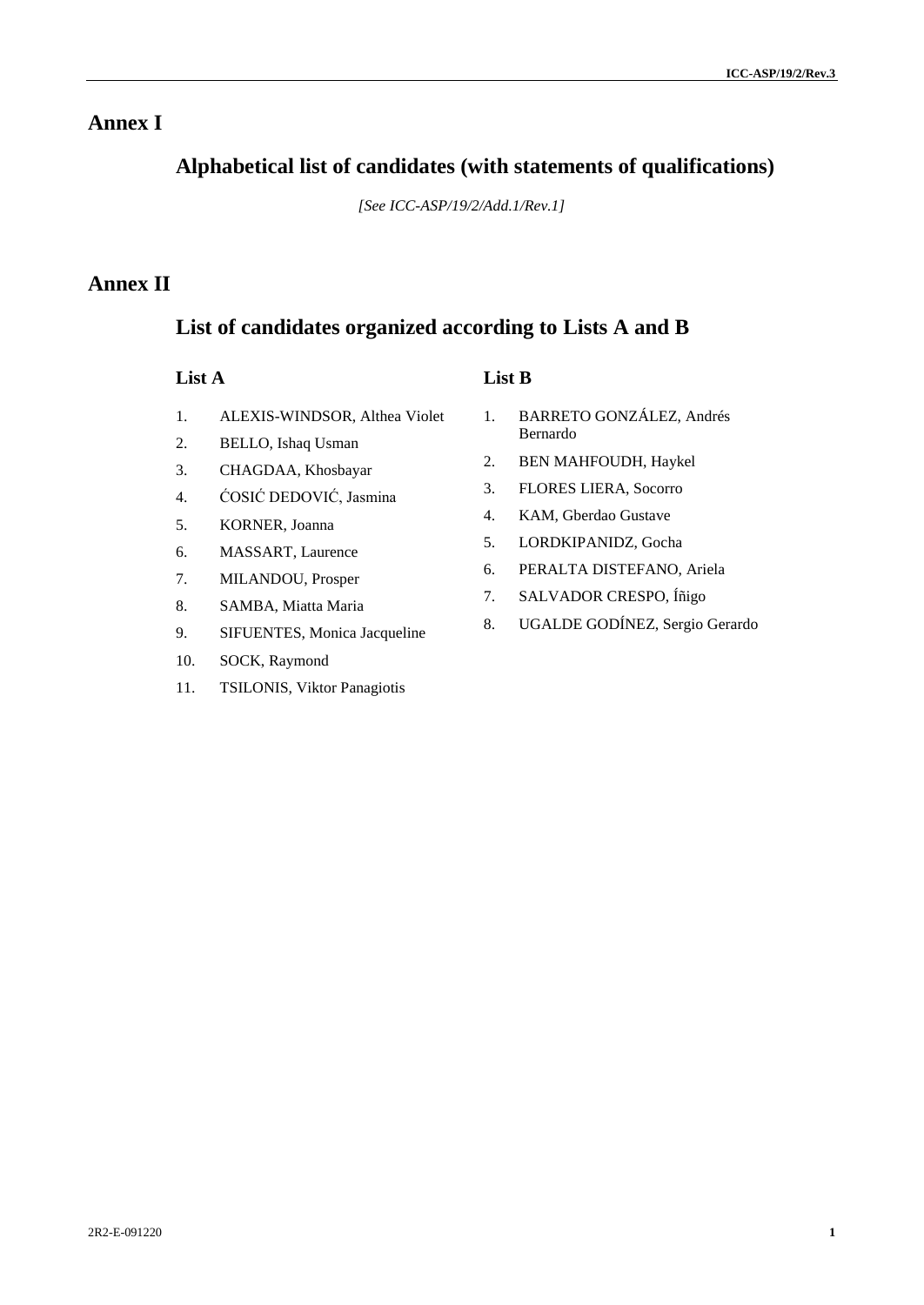# **Annex III**

# **List of candidates organized by regional group**

#### **Group of African States**

- 1. BELLO, Ishaq Usman
- 2. BEN MAHFOUDH, Haykel KAM
- 3. KAM, Gberdao Gustave
- 4. MILANDOU, Prosper
- 3. 5. SAMBA, Miatta Maria
- 6. SOCK, Raymond

#### **Group of Asia-Pacific States**

1. CHAGDAA, Khosbayar

### **Group of Eastern European States**

- 1. ĆOSIĆ DEDOVIĆ, Jasmina
- 2. LORDKIPANIDZ, Gocha

### **Group of Latin American and Caribbean States**

- 1. ALEXIS-WINDSOR, Althea Violet
- 2. BARRETO GONZÁLEZ, Andrés Bernardo
- 3. FLORES LIERA, Socorro
- 4. PERALTA DISTEFANO, Ariela
- 5. SALVADOR CRESPO, Íñigo
- 6. SIFUENTES, Monica Jacqueline
- 7. UGALDE GODÍNEZ,, Sergio Gerardo

### **Group of Western European and other States**

- 1. KORNER, Joanna
- 2. MASSART, Laurence
- 3. TSILONIS, Viktor Panagiotis